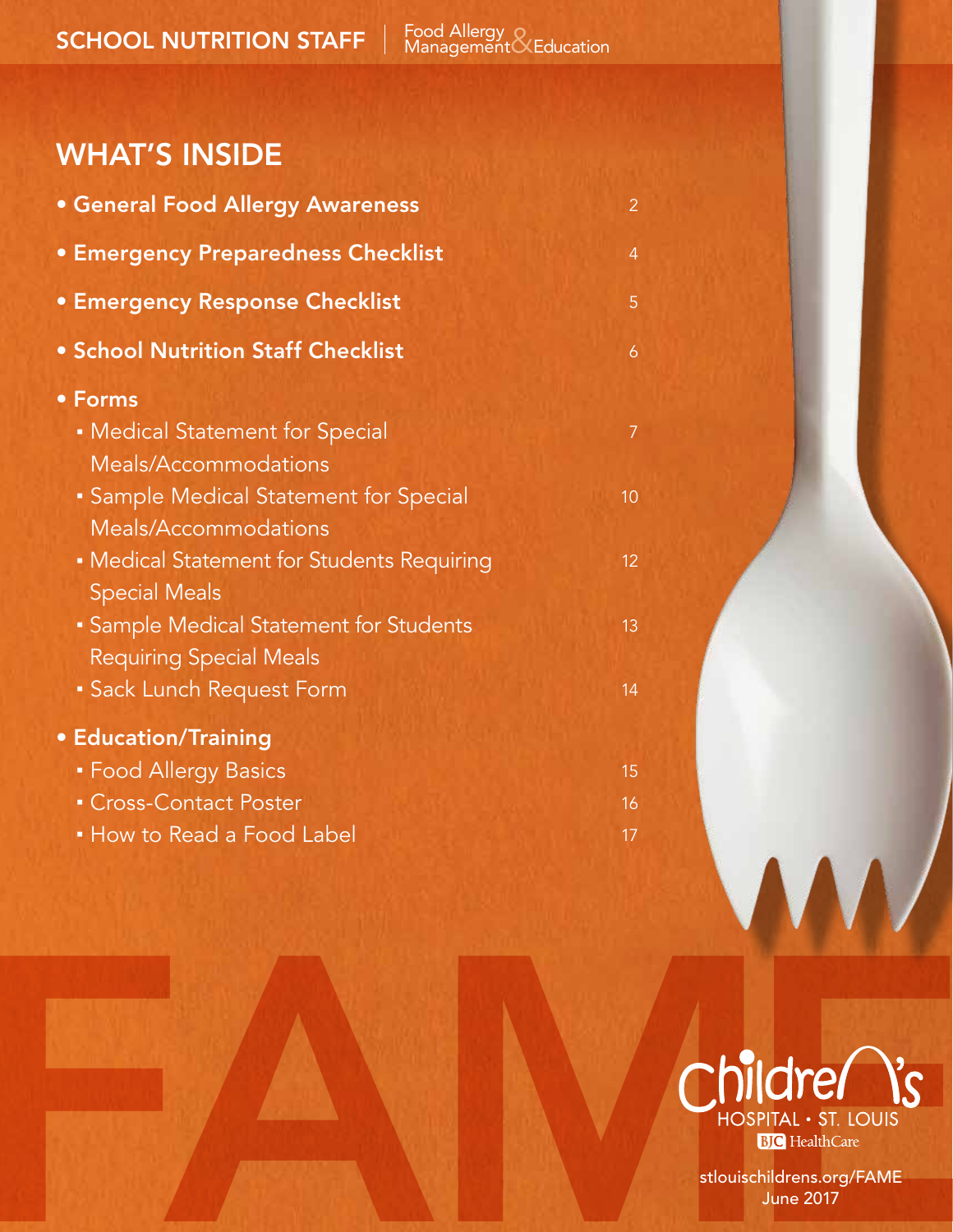# <span id="page-1-0"></span>GENERAL FOOD ALLERGY AWARENESS

# Estimated to affect 1 in every 13 children under the age of 18.1,2

- $\bullet$  Food allergy increased 50% among children age 0–17 years from 1997 through 2011<sup>3, 7</sup>
- 30% of children with food allergies also have asthma which increases risk of anaphylaxis
- 17% to 27% of kids experience anaphylaxis for the first time at school.

### THERE IS NO CURE! Strict avoidance is key.

### Food Allergy

- Immune system response
- Antibodies are created to certain food(s)
- Symptoms severe and life-threatening
- Symptoms: see potential signs & symptoms table

### Food Intolerance

- No immune system response
- Lack certain digestive enzyme (i.e., lactose intolerance)
- Symptoms normally non life-threatening
- Potential symptoms: gas, bloating, abdominal pain, headaches

# 8 foods account for 90% of all reactions (note: any food can cause an allergic reaction)<sup>4,5,6</sup>:

- Milk
- Eggs
- Peanuts
- Tree Nuts
- Soy
- 
- 
- 
- 
- 
- Fish
- Shellfish
- 
- Wheat
- 
- 

# What is anaphylaxis (pronounced ana-fil-axis)?

This is an allergic EMERGENCY. It is a rapid, severe allergic reaction that occurs when a person is exposed to an allergen (an allergy-causing substance). When the allergen enters the blood stream, the body releases chemicals to "protect" itself from the allergen. This is an adverse immunologic response to food protein. These chemicals can cause dangerous symptoms including breathing difficulty, swelling, dizziness, low blood pressure, shock, and even death.

### Potential signs and symptoms of an allergic reaction

Mouth: Itchy, swelling of tongue and/or lips Throat: Itchy, tightness/closure, hoarseness, trouble breathing/swallowing Skin: Itchy, hives, redness, swelling, red watery eyes **Gut:** Nausea, vomiting, cramps, diarrhea Lung: Short of breath, wheeze, repetitive cough

Heart: Pale or blue skin color, dizzy/faint, weak pulse Neurological: Sense of "impending doom," irritability, change in alertness, moo<sup>d</sup> change, confusion Other: Itchy, red, watery eyes

Be aware there are other allergens such as insect venom, medication, and latex that can cause anaphylactic reactions. Please see the FAME manual for additional details.

# Food Allergy<br>Management&Education



This tool-kit was funded by the generous donors to St. Louis Children's Hospital Foundation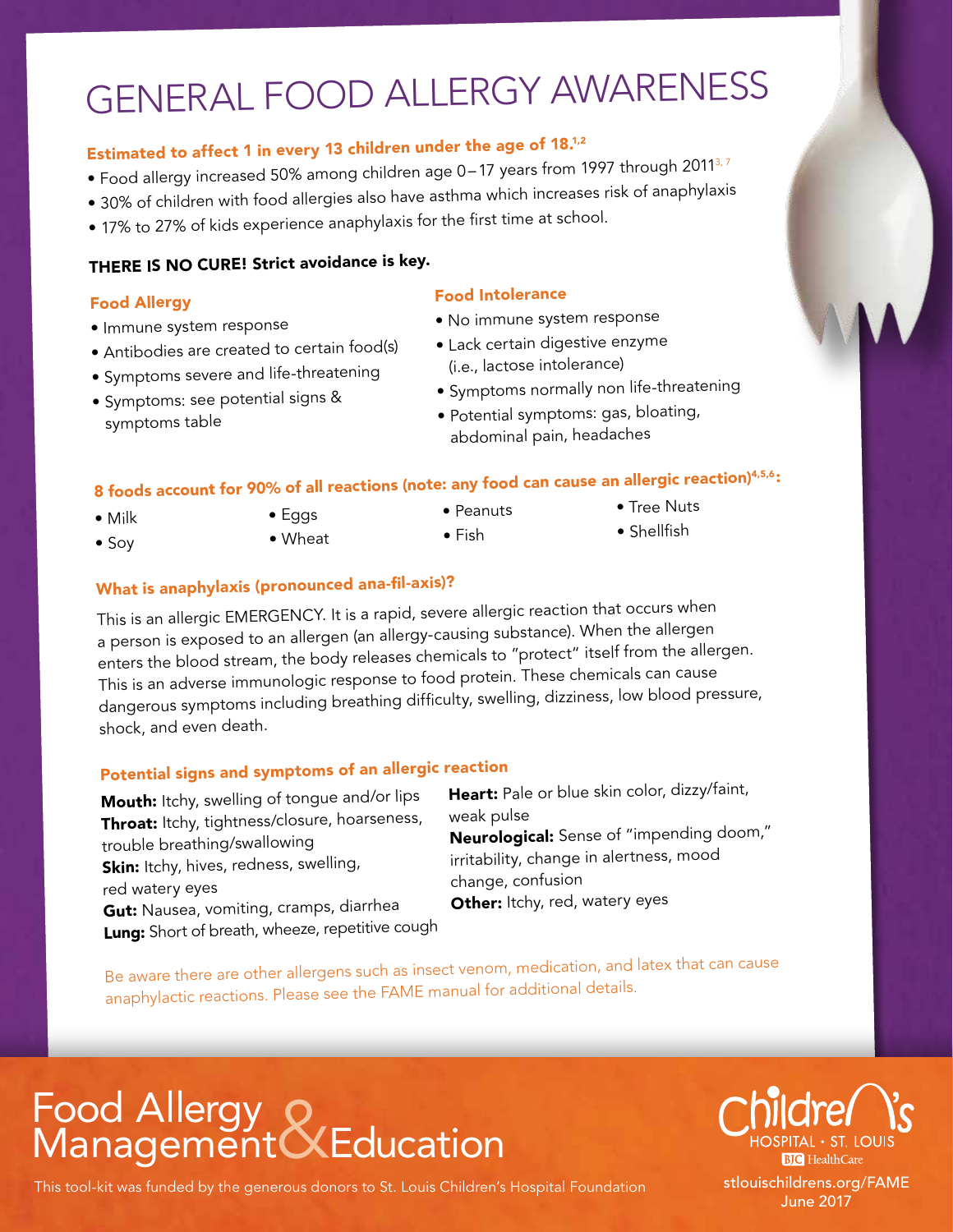# GENERAL GUIDELINES ON MANAGING LIFE-THREATENING FOOD ALLERGIES (LTFA) IN THE SCHOOL SETTING

- The recommendation is that every school with a child at risk for anaphylaxis has a full time registered professional nurse on staff, responsible for the development of the Individual Healthcare Plan (IHP), or Emergency Care Plan (ECP)/Food Allergy Action Plan (FAAP).
- Every child at risk for anaphylaxis will have one or more of the following: Emergency Care Plan (ECP)/Food Allergy Action Plan (FAAP), an Individual Health Plan (IHP) and/or a 504 plan to include a specific classroom plan
- The school will contact local Emergency Medical Service (EMS) to inform them that a student with life-threatening allergy is enrolled (note: not all ambulances carry epinephrine)
- Staff will be trained on food allergy prevalence, symptoms and reaction prevention at least annually and as needed. Drills should also be practiced
- All necessary staff should be trained in epinephrine auto-injector administration
- All necessary staff should be aware of epinephrine auto-injector location (unlocked)
- Develop an emergency shelter-in-place (disaster) plan

### Best Practice

- Read food labels every time
- No food sharing or trading
- Practice good hand washing before and after eating (note: hand sanitizer does not remove the food–soap/water and/or hand wipes are okay)
- Prevent cross-contact of foods, utensils, eating areas, classroom surfaces, etc.
- **Clean and disinfect all surfaces**
- Substitute food items in classroom lesson plans and special events

1. Branum AM, Lukacs SL. Food allergy among U.S. children: trends in prevalence and hospitalizations. NCHS Data Brief. 2008 Oct(10):1-8.

- 2. Liu AH, Jaramillo R, Sicherer SH, Wood RA, Bock SA, Burks AW, Massing M, Cohn RD, Zeldin DC. National prevalence and risk factors for food allergy and relationship to asthma: results from the National Health and Nutrition Examination Survey 2005-2006. *J Allergy Clin Immunol* 2010 Oct;126(4):798-806 e13.
- 3. Jackson KD, Howle LD, Akinbami LJ. Trends in Allergic Conditions Among Children: United States, 1997-2011. *NCHS Data Brief* May(5): 1-8. . 2013
- 4. Sampson H. Food allergy. *J Allergy Clin Immunol* 2003; 111(2):540-547.
- 5. Sicherer SH, Muñoz-Furlong A, Murphy R, Wood RA, Sampson HA. Symposium: Pediatric Food Allergy. *Pediatrics* 2003; 111(6):1591-1594. 6. U.S. Food and Drug Administration. Food Allergies: What You Need To Know. Silver Spring, MD: U.S. Department of Health and Human Services
- 7. Wood RA, Camargo Jr CA, Lieberman P, Sampson HA, Schwartz LB, Zitt M, Collins C, Tringale M, Wilkinson M, Boyle J, Simons E.<br>Anaphylaxis in America: The Prevalence and Characteristics of Anaphylaxis in the United States

This tool-kit is intended as a reference and information source only. The information in this tool-kit is not a substitute for professional care, and must not be used for self-diagnosis or treatment. BJC HealthCare assumes no liability for the information contained in this reference or for its use.

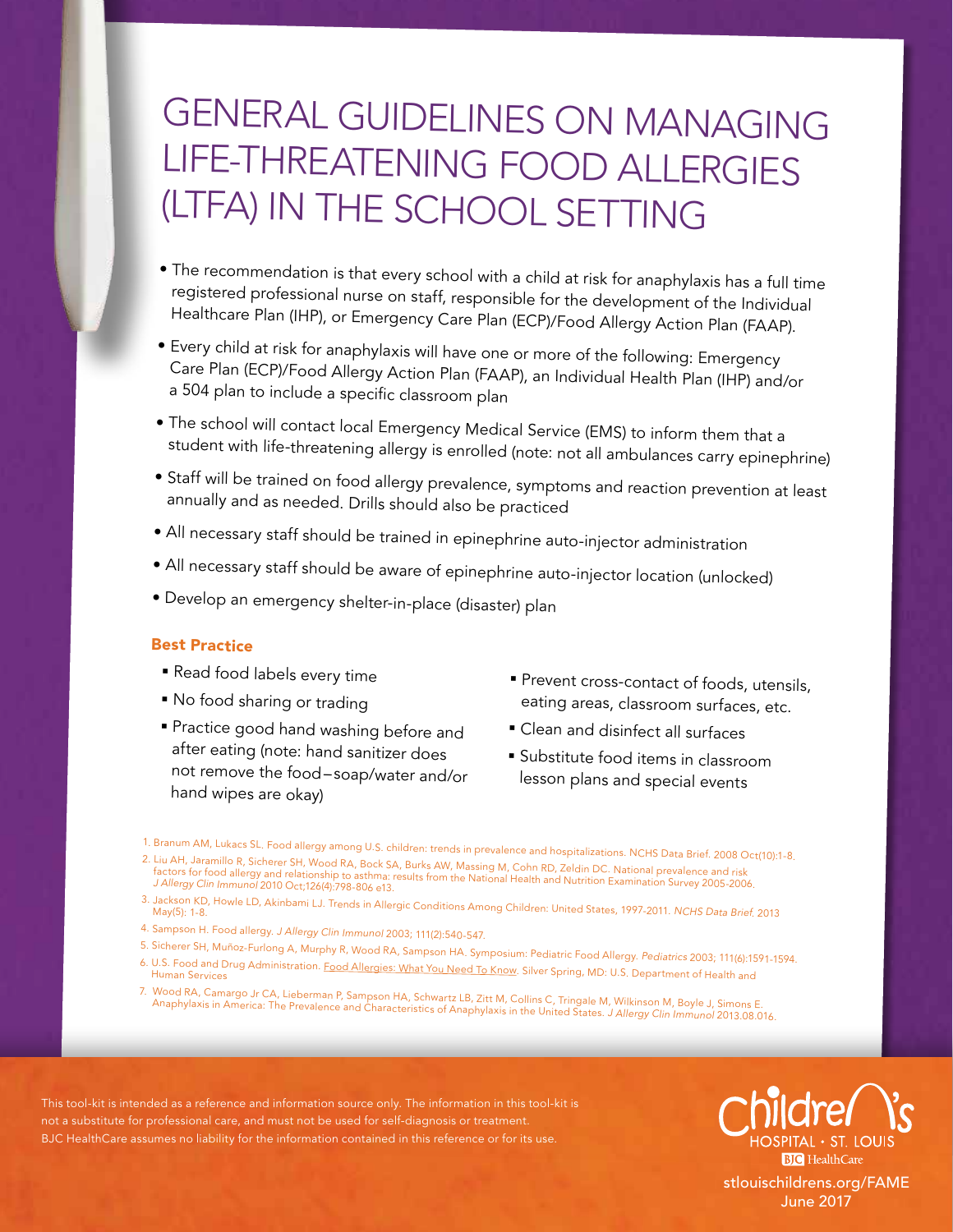# <span id="page-3-0"></span>EMERGENCY PREPAREDNESS CHECKLIST

- $\Box$  Get child's emergency contact information
- Get child's emergency care plan/Food Allergy Action Plan(FAAP)
- $\Box$  Get medication from parents/quardians
- $\Box$  Have stock supply of epinephrine auto-injectors if your state allows *Note: There are an increasing number of severe reactions in students with undiagnosed LTFA (see FAME manual for details on undiagnosed LTFA)*

### □ Contact your local Emergency Medical Services (EMS)

 $\square$  Inform that a child has life-threatening food allergy (LTFA)  $\square$  Is epinephrine carried on ambulance

## $\square$  Education and Training

- $\square$  Know signs and symptoms of anaphylaxis
- $\square$  Review how to use epinephrine auto-injector
- Have emergency medication readily available in a secure accessible area. Have a second dose readily available along with permission for non-licensed trained personnel to give. See Emergency Care Plan (ECP)/Food Allergy Action Plan (FAAP).
- $\square$  Know expiration date
- Instructions on how to use the Generic Adrenaclick ®: epinephrineautoinject.com
- Generic Adrenaclick ® Skills Test
- $\square$  Instructions on how to use the Auvi- $Q^{\text{TM}}$ : auvi-q.com
- Auvi-QTM Skills Test
- Instructions on how to use an EpiPen ®: epipen.com
- EpiPen ® Skills Test

### □Develop an emergency response plan and team

- Develop a plan for school, home, and community
- Emergency Shelter-In-place plan (disaster plan)
- $\Box$  Have safe foods available for students with life-threatening food allergies

### □ Do emergency drills

- □ Date completed
- □ Frequency
- □ Completed by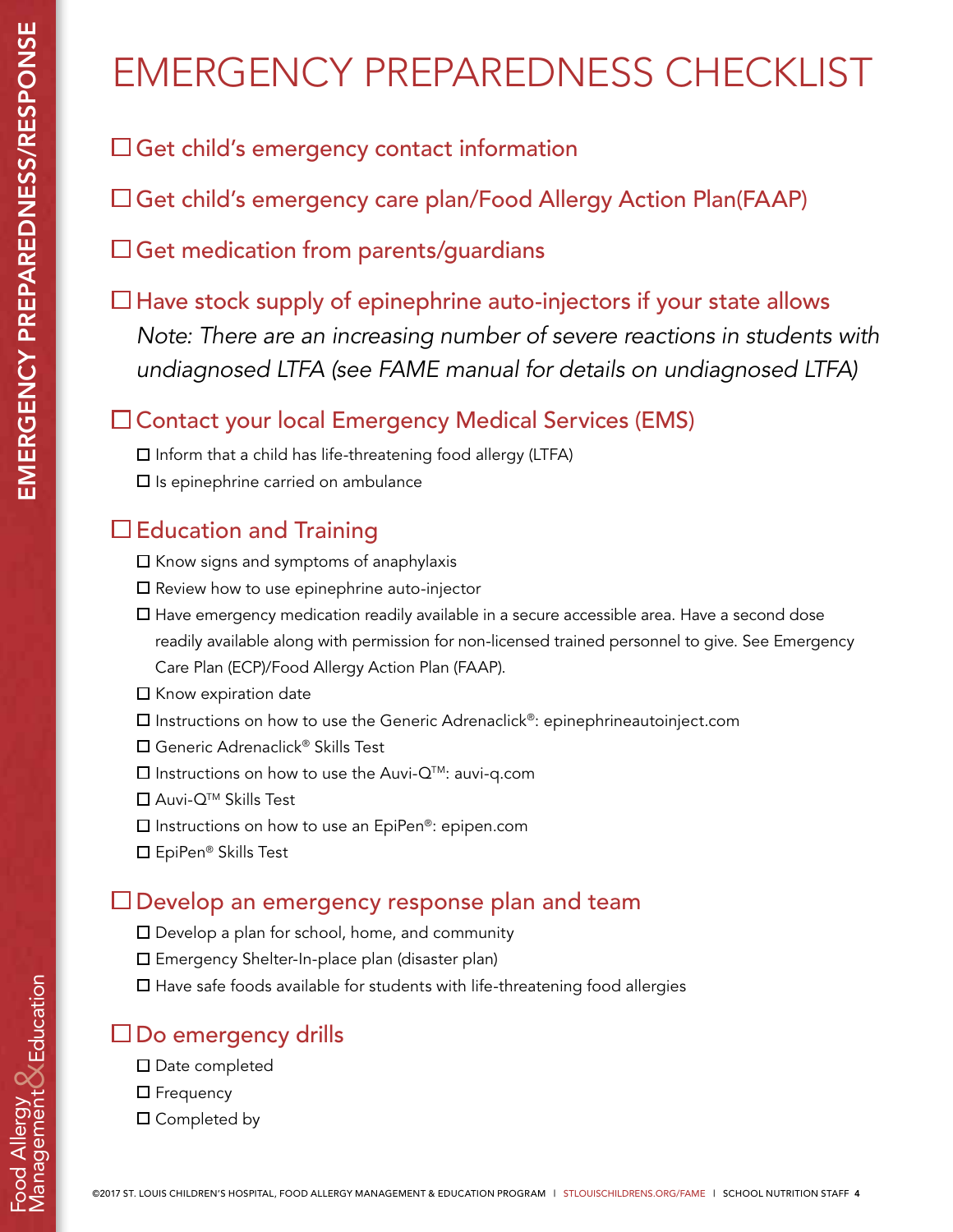# <span id="page-4-0"></span>ALLERGIC REACTION– EMERGENCY RESPONSE CHECKLIST

### GOAL: To quickly recognize, respond and appropriately provide treatment and management of an allergic reaction.

For an allergic reaction, contact the school nurse or school nurse designee immediately AND refer to the child's Emergency Care Plan (ECP)/Food Allergy Action Plan (FAAP) (if immediately available).

### If anaphylaxis does occur or the ECP/FAAP direction states, the person with the child shall:

- Inject epinephrine immediately
- Call 911
- Remain with the student and stay calm–have second dose readily available
- Place the student in a reclining position, raise legs and do not move them
- Contact parents/guardians/emergency contacts

### Things to consider if an emergency occurs at school:

 $\Box$  Who will stay with the student and who will attend to student's classmates?

Who will activate the emergency response team (building specific and/or system-wide)?

 $\Box$  Who will notify the local emergency medical services that a life-threatening allergic reaction is occurring?

Who will notify school administration?

 $\Box$  Who will notify the parents/quardians; student's primary care provider and/or allergy specialist?

Who will meet emergency medical responders at school entrance and direct to the student?

Who will accompany student to the emergency care facility?

Who will manage crowd control, if applicable?

Who will complete the necessary follow-up paperwork and follow-up with the family?

Boyce JA, Assa'ad A, Burks AW, Jones SM, Sampson HA, Wood RA, et al. Guidelines for the diagnosis and management of food allergy in the United States: report of the NIAID-sponsored expert panel. J Allergy Clin Immunol 2010;126:S1-58.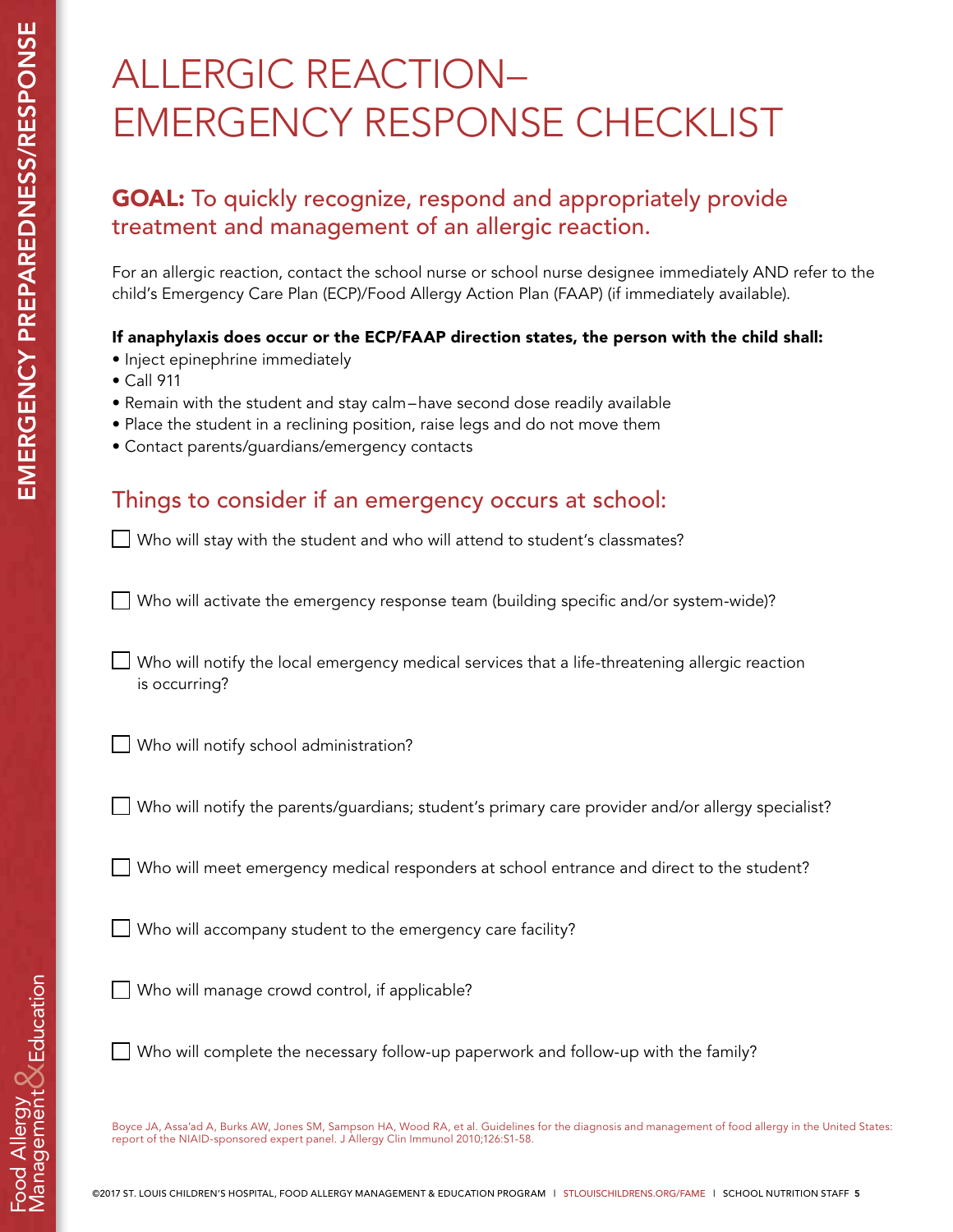# <span id="page-5-0"></span>SCHOOL NUTRITION STAFF CHECKLIST

### □ Comply and follow federal/state laws and guidelines

- $\square$  Review and implement USDA regulations for Accommodating School Children with Special Dietary Needs in the School Nutrition Programs, fns.usda.gov/sites/default/files/special\_dietary\_ needs.pdf
- $\square$  Ensure school nutrition process for identifying and managing students with food allergies follows local, state and federal policies and procedures

# $\square$  Participate in team planning

- $\square$  Request list of students with food allergies from school nurse
- $\square$  Obtain medical statements signed by a licensed physician for students requiring special meals
- Assist in developing 504 Accommodation Plans, as necessary
- Obtain copies of Emergency Care Plan (ECP)/ Food Allergy Action Plan (FAAP)

### $\square$  Review all ingredient labels prior to food production

- $\square$  Read ingredient labels for all foods every time offered. Labels may change at any time without notice. Notify main office of label changes.
- $\square$  Keep all ingredient labels onsite for at least 24 hours following meal service or until leftovers are consumed or disposed.

## $\square$  Practice allergen-safe cleaning procedures

- $\square$  Identify allergen-safe prep areas and utensils to prevent cross-contact
- $\square$  Prior to meals and after each meal period, designated staff will wash all tables and chairs for use by students with life-threatening food allergies (LTFA), using separate cleaning supplies

### $\square$  Best practices

- □ Compile manual and/or database listing all foods offered and their ingredients
- $\square$  Create database of all students with food allergies sorted by allergens using medical statements and nurse's list of students with food allergies
- $\square$  Make predetermined meal substitutions or modifications, as necessary. Be mindful of alternate serving locations.
- $\square$  Establish daily menu review with all kitchen staff to discuss potential allergens in foods offered that day
- □ Create Point-of-Sale (POS) food allergen alert message indicating if student has a food allergy
- □ Ensure food allergy and menu compliance at last point of contact.
- $\square$  Notify school nurse and classroom teacher(s) of any menu changes
- $\square$  Display food allergy information and crosscontact posters in kitchen and serving areas
- $\square$  Select products with limited eight major allergen content
- Provide Sack Lunch Request Forms for teachers to indicate students with food allergies
- $\square$  Stock shelf stable allergen safe snacks for emergency shelter-in-place situations

## $\square$  Prevention

- $\square$  Participate in food allergy training (at least annually and as needed), including but not limited to:
	- Signs and symptoms of an allergic reaction
	- Reading food labels for allergen identification
	- Cross-contact avoidance strategies and safe food handling practices
	- USDA regulations for Accommodating Children with Special Dietary Needs in the School Nutrition Programs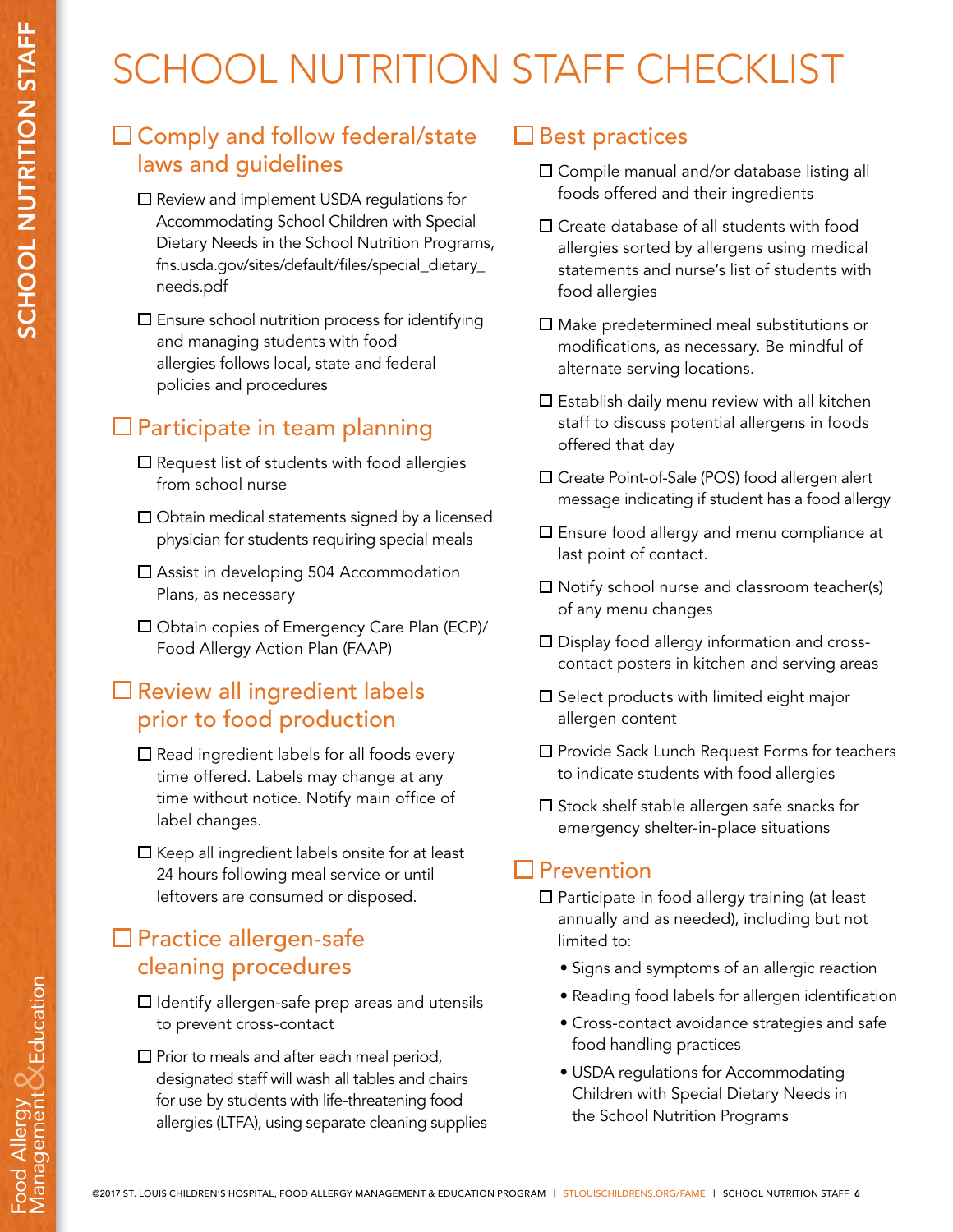# <span id="page-6-0"></span>MEDICAL STATEMENT FOR SPECIAL MEALS AND/OR ACCOMMODATIONS

### The following forms are sample medical statements for food substitutions or modifying meals.

*Note: Families may also obtain a detailed letter from the student's physician identifying all of the items below in a–e.*

### United States Department of Agriculture (USDA) Regulations:

For schools participating in a federally-funded school nutrition program, USDA regulations 7 CFR Part 15b require substitutions or modifications in school meals for students whose disabilities restrict their diets. A student with a disability or medical condition must be provided substitutions in foods when that need is supported by a statement signed by a licensed physician. A physician is a person licensed by the State to practice medicine. The term includes physicians or doctors of osteopathic medicine. These fully trained physicians are licensed by the State to prescribe medication or to perform surgery. The physician's statement must identify:

- a. The student's disability or medical condition
- **b.** An explanation of why the disability restricts the student's diet
- c. The major life-activity affected by the disability
- d. List the food or foods to be omitted from the student's diet
- e. List the food or choice of foods that must be substituted

### Definitions<sup>1</sup>

### USDA FNS Instruction 783-2, 7 CFR Part 15b

Disability: Under Section 504 of the Rehabilitation Act of 1973 and the Americans with Disabilities Act, "person with a disability" means any person who has a physical or mental impairment which substantially limits one or more major life activities, has a record of such impairment, or is regarded as having such impairment.

"Physical or mental impairment:" means (1) any physiological disorder or condition, cosmetic disfiguration or anatomical loss affecting one or more of the following body systems: Neurological, musculoskeletal, special sense organs, respiratory, including speech organs, cardiovascular, reproductive, digestive, genitourinary, hemic and lymphatic skin and endocrine; or (2) any mental or psychological disorder, such as mental retardation, organic brain syndrome, emotional or mental illness, and specific learning disabilities. The term "physical or mental impairment" includes, but is not limited to, such diseases and conditions as orthopedic, visual, speech, and hearing impairments; cerebral palsy; epilepsy; muscular dystrophy; multiple sclerosis; cancer; heart disease; metabolic diseases such as diabetes and phenylketonuria (PKU); food anaphylaxis; mental retardation; emotional illness; and drug addiction and alcoholism.

Major life activities: are defined as caring for one's self, eating, performing manual tasks, walking, seeing, hearing, speaking, breathing, learning and working.

USDA regulations have not been amended to reflect the ADA Amendments Act. Regulation will be updated by Department of Agriculture (196 section 131). 1 USDA Accomodating Children with Special Dietary Needs in the School Nutrition Programs, fns.usda.gov/cnd/guidance/special\_dietary\_needs.pdf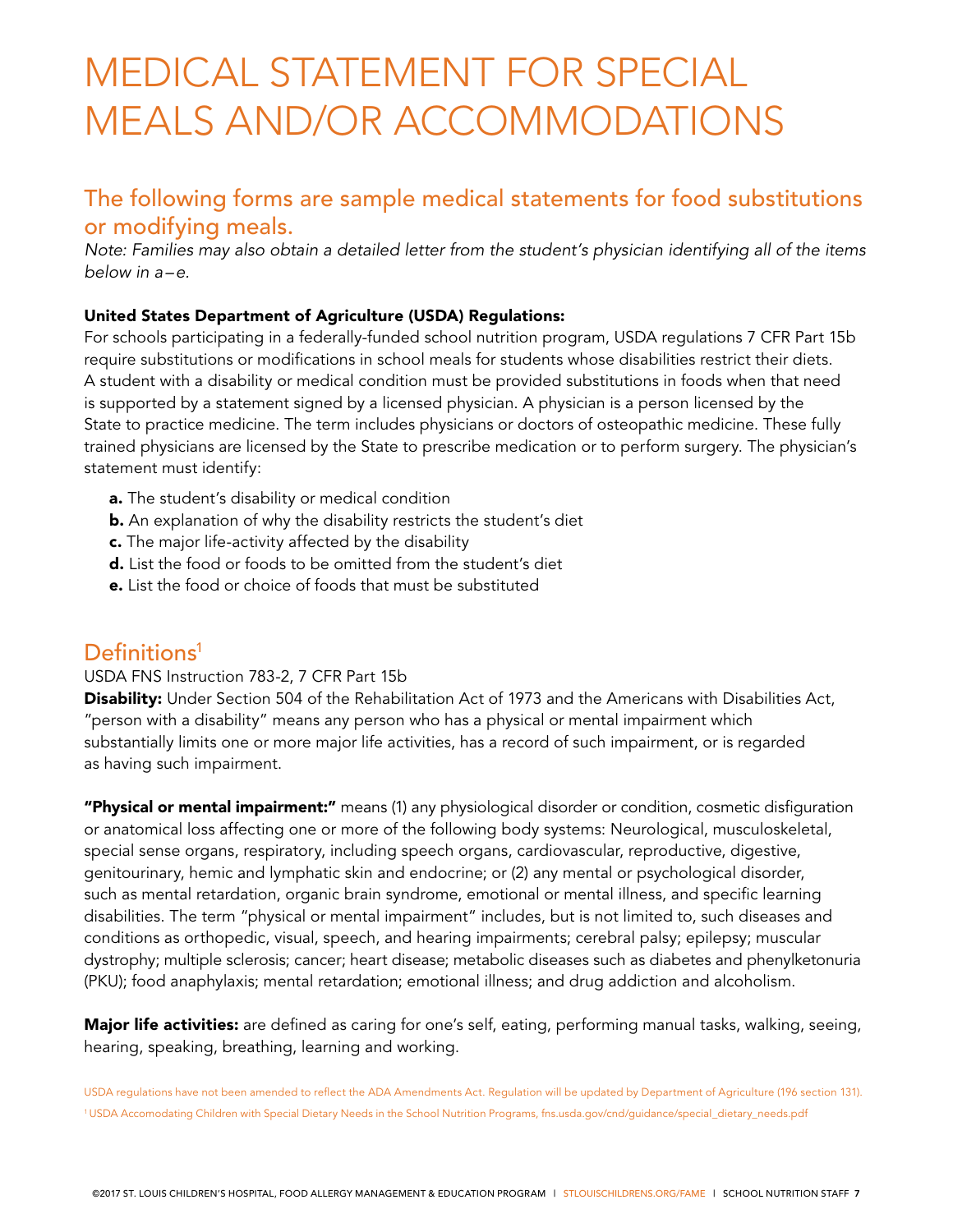# MEDICAL STATEMENT FOR STUDENTS REQUIRING SPECIAL MEALS AND/OR ACCOMMODATIONS

Please note: This statement must be updated when there is a change or discontinuance of a diet order.

| Student's name                                                                                                                                                                                                                                                                                                                                                                                           | Birth date __________________Gender LM LF                                                                               |  |
|----------------------------------------------------------------------------------------------------------------------------------------------------------------------------------------------------------------------------------------------------------------------------------------------------------------------------------------------------------------------------------------------------------|-------------------------------------------------------------------------------------------------------------------------|--|
|                                                                                                                                                                                                                                                                                                                                                                                                          |                                                                                                                         |  |
| Parent/guardian name                                                                                                                                                                                                                                                                                                                                                                                     |                                                                                                                         |  |
|                                                                                                                                                                                                                                                                                                                                                                                                          |                                                                                                                         |  |
| I hereby give permission for the school staff to follow the stated nutrition plan below. I give my permission for School<br>Nutrition services to contact the doctor named below with any questions related to my child's nutrition requirements<br>and share such information with appropriate school staff.                                                                                            |                                                                                                                         |  |
| PARENT/GUARDIAN SIGNATURE                                                                                                                                                                                                                                                                                                                                                                                | <b>DATE</b>                                                                                                             |  |
| ****FOR PHYSICIAN'S USE ONLY**** (TO BE COMPLETED BY A LICENSED PHYSICIAN)                                                                                                                                                                                                                                                                                                                               |                                                                                                                         |  |
| Indicate student's disability or medical condition (including allergies) requiring the student to need a special diet.                                                                                                                                                                                                                                                                                   |                                                                                                                         |  |
| Check major life activities affected by the student's disability or medical condition.<br>□Caring for self □Eating<br><b>Example 1</b> Performing manual tasks<br>□Speaking □Breathing □Learning<br>□Major bodily function (i.e. immune system, neurological, respiratory, circulatory, endocrine, & reproductive functions)<br>Diet prescription (check all that apply)<br>DDiabetic (attach meal plan) | $\Box$ Walking $\Box$ Seeing<br>$\Box$ Hearing<br>Norking Nother<br>□Calorie level (attach meal plan)                   |  |
|                                                                                                                                                                                                                                                                                                                                                                                                          |                                                                                                                         |  |
| <b>OMITTED FOODS/BEVERAGES</b>                                                                                                                                                                                                                                                                                                                                                                           | <b>ALLOWED SUBSTITUTIONS</b>                                                                                            |  |
| ** If milk allergy listed above in the omitted box, please specify fluid milk substitution:___<br>*** If lactose intolerance, please specify one of the following:<br>$\square$ No fluid milk only (may have cheese, yogurt, pudding, ice cream, etc.)<br>□ No milk products (no fluid milk, yogurt, cheese, pudding, ice cream, etc.)                                                                   | □ No milk products and no products prepared with milk (i.e., no breads, desserts, or other products prepared with milk) |  |
|                                                                                                                                                                                                                                                                                                                                                                                                          |                                                                                                                         |  |
| PHYSICIAN'S SIGNATURE                                                                                                                                                                                                                                                                                                                                                                                    | <b>DATE</b>                                                                                                             |  |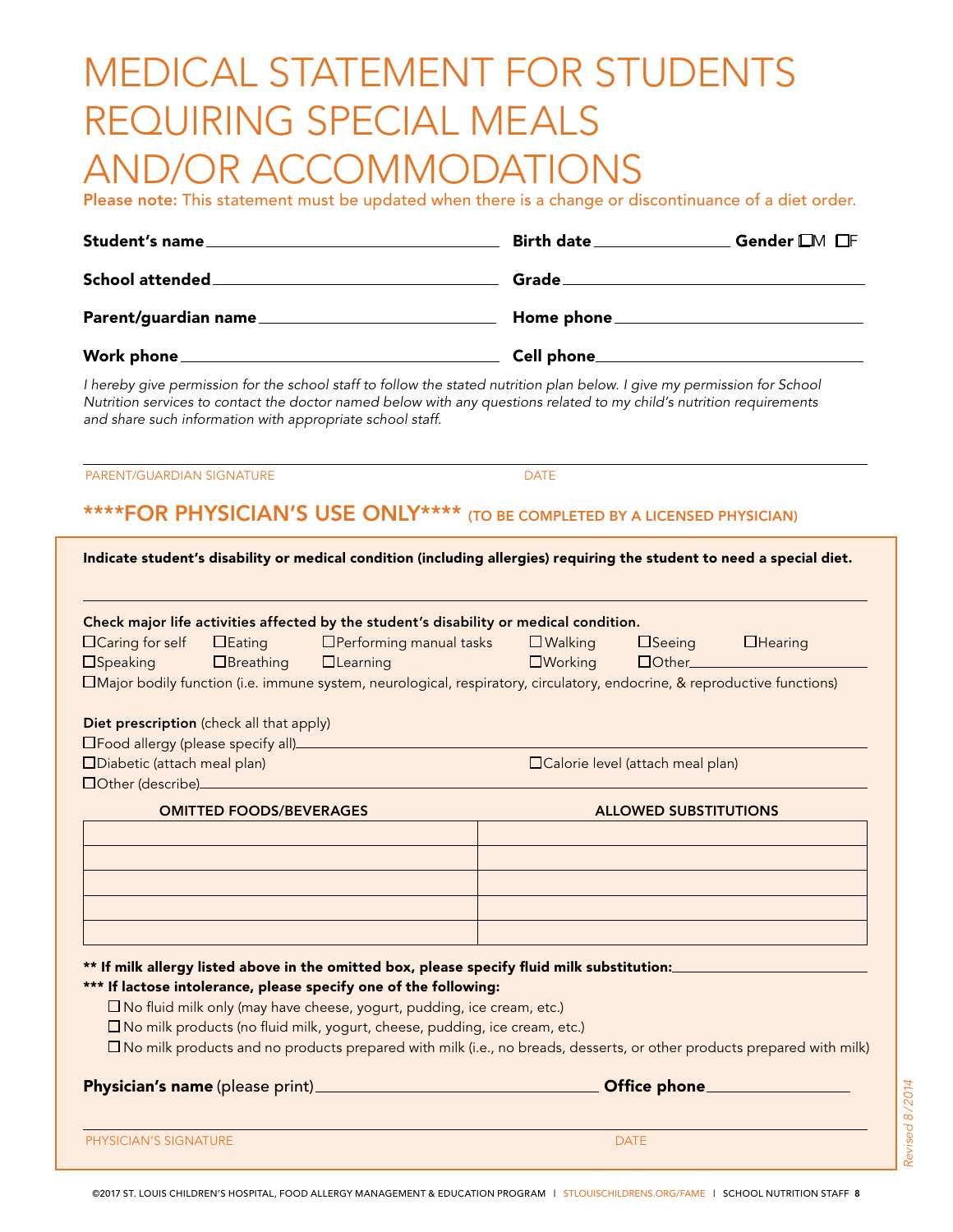School attended

Additional comments or instructions

### United States Department of Agriculture

Food and Nutrition Service Instruction 783-2 7 CFR Part 15b

Section 504 of the *Rehabilitation Act of 1973* mandates that "no otherwise qualified individual with a disability shall solely by reason of his or her disability be excluded from the participation in, be denied the benefits of, or be subjected to discrimination under any program (school) or activity receiving Federal financial assistance."

"Disabled person" means any person who has a physical or mental impairment, which substantially limits one or more major life activities, has a record of such impairment, or is regarded as having such impairment.

"Physical or mental impairment" means (1) any physiological disorder or condition, cosmetic disfigurement or anatomical loss affecting one or more of the following body systems: Neurological, musculoskeletal, special sensory organs, respiratory, including speech organs, cardiovascular, reproductive, digestive, genitourinary, hemic and lymphatic skin, and endocrine or (2) any mental or psychological disorder, such as mental retardation, organic brain syndrome, emotional or mental illness, and specific learning disabilities. The term "physical or mental impairment" includes, but is not limited to such diseases as orthopedic, visual, speech, and hearing impairments; cerebral palsy, epilepsy, muscular dystrophy, multiple sclerosis, cancer, heart disease, diabetes, mental retardation, emotional illness, drug addiction, and alcoholism.

"Major life activities" means functions such as caring for one's self, performing manual tasks, walking, seeing, hearing, speaking, breathing, learning and working.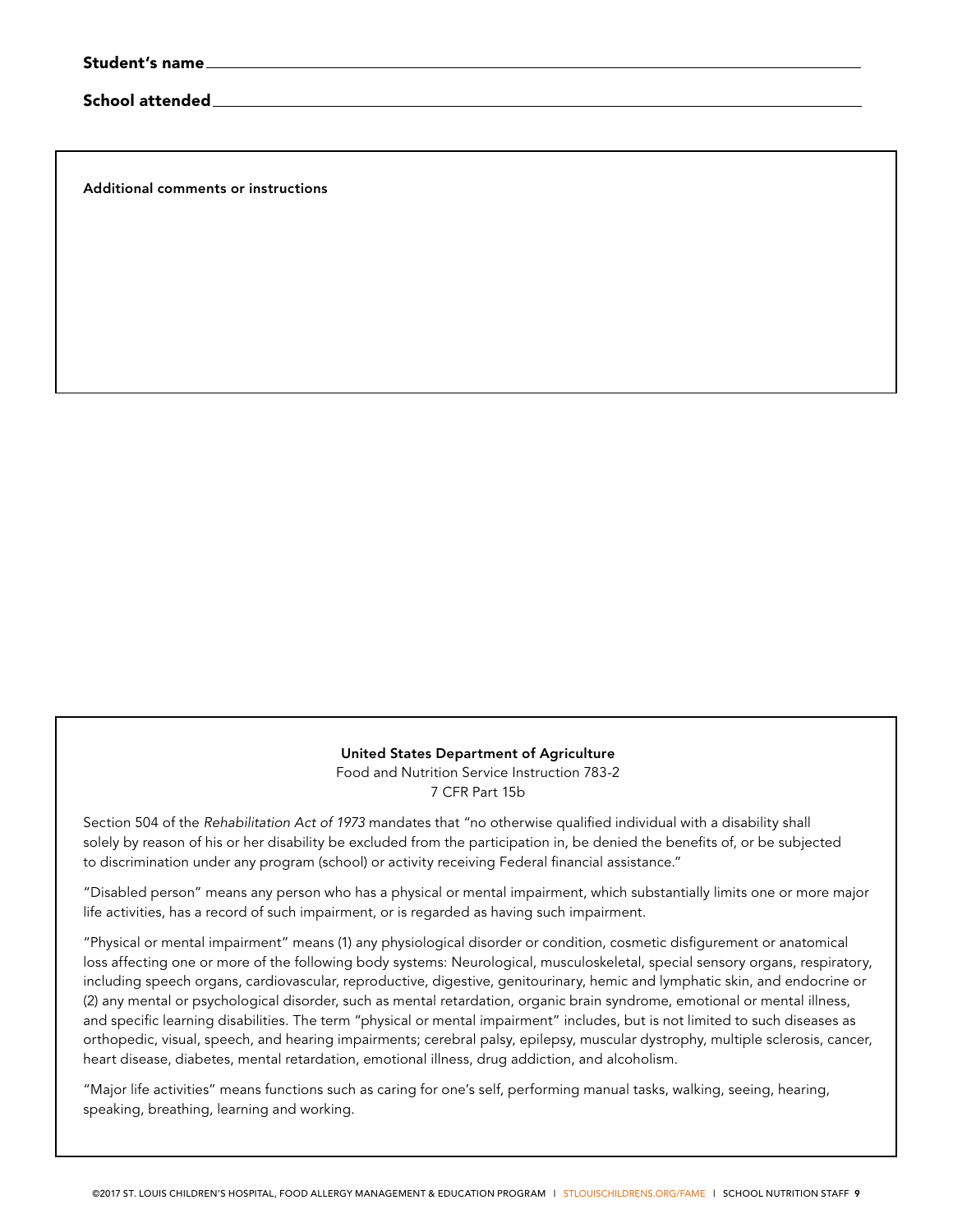# <span id="page-9-0"></span>MEDICAL STATEMENT FOR STUDENTS REQUIRING SPECIAL MEALS AND/OR ACCOMMODATIONS

Please note: This statement must be updated when there is a change or discontinuance of a diet order.

| <b>Student's name</b> John Sample             | Birth date $1/3/04$<br>Gender DM OF |
|-----------------------------------------------|-------------------------------------|
| <b>School attended</b> City Elementary        | Grade 3rd                           |
| <b>Parent/guardian name</b> Mr. & Mrs. Sample | Home phone 487 654-3210             |
| Work phone (987) 012-3456                     | Cell phone (987) 123-4567           |

### \*\*\*\*FOR PHYSICIAN'S USE ONLY\*\*\*\* (TO BE COMPLETED BY A LICENSED PHYSICIAN)

| Parent/guardian name Mr. & Mrs. Sample                                                                                                                                                                                                                                                                                                                                                                        | Home phone 987 654-3210                                                                                                         |
|---------------------------------------------------------------------------------------------------------------------------------------------------------------------------------------------------------------------------------------------------------------------------------------------------------------------------------------------------------------------------------------------------------------|---------------------------------------------------------------------------------------------------------------------------------|
| Work phone (987) 012-3456                                                                                                                                                                                                                                                                                                                                                                                     | Cell phone (987) 123-4567                                                                                                       |
| I hereby give permission for the school staff to follow the stated nutrition plan below. I give my permission for School<br>Nutrition services to contact the doctor named below with any questions related to my child's nutrition requirements<br>and share such information with appropriate school staff.                                                                                                 |                                                                                                                                 |
| PARENT/GUARDIAN SIGNATURE                                                                                                                                                                                                                                                                                                                                                                                     | <b>DATE</b>                                                                                                                     |
| **** FOR PHYSICIAN'S USE ONLY**** (TO BE COMPLETED BY A LICENSED PHYSICIAN)                                                                                                                                                                                                                                                                                                                                   |                                                                                                                                 |
| Indicate student's disability or medical condition (including allergies) requiring the student to need a special diet.<br>Life-threatening food allergy                                                                                                                                                                                                                                                       |                                                                                                                                 |
| Check major life activities affected by the student's disability or medical condition.<br>$\Box$ Caring for self<br><b>X</b> Eating<br><b>OPerforming manual tasks</b><br>$\square$ Speaking<br><b>X</b> Breathing<br>$\Box$ Learning<br>⊠Major bodily function (i.e. immune system, neurological, respiratory, circulatory, endocrine, & reproductive functions)<br>Diet prescription (check all that apply) | $\Box$ Walking<br>$\Box$ Hearing<br>$\Box$ Seeing<br>$\Box$ Working<br>$\Box$ Other $\_\_\_\_\_\_\$                             |
| <b>ZIFood allergy (please specify all)</b> Dairy/milk, peanuts                                                                                                                                                                                                                                                                                                                                                |                                                                                                                                 |
| □Diabetic (attach meal plan)<br>Other (describe)_________                                                                                                                                                                                                                                                                                                                                                     | □ Calorie level (attach meal plan)                                                                                              |
| <b>OMITTED FOODS/BEVERAGES</b>                                                                                                                                                                                                                                                                                                                                                                                | <b>ALLOWED SUBSTITUTIONS</b>                                                                                                    |
| Milk including products prepared with milk                                                                                                                                                                                                                                                                                                                                                                    | Soy milk                                                                                                                        |
| Peanuts                                                                                                                                                                                                                                                                                                                                                                                                       | Soy nut butter                                                                                                                  |
|                                                                                                                                                                                                                                                                                                                                                                                                               |                                                                                                                                 |
|                                                                                                                                                                                                                                                                                                                                                                                                               |                                                                                                                                 |
| ** If milk allergy listed above in the omitted box, please specify fluid milk substitution:                                                                                                                                                                                                                                                                                                                   | Soy milk                                                                                                                        |
| *** If lactose intolerance, please specify one of the following:<br>□ No fluid milk only (may have cheese, yogurt, pudding, ice cream, etc.)<br>$\square$ No milk products (no fluid milk, yogurt, cheese, pudding, ice cream, etc.)                                                                                                                                                                          | $\square$ No milk products and no products prepared with milk (i.e., no breads, desserts, or other products prepared with milk) |
| Dr. Philip Lamm<br>Physician's name (please print)_                                                                                                                                                                                                                                                                                                                                                           | <b>Office phone</b> 987 231-4567                                                                                                |
| Dr. Philip Jamm                                                                                                                                                                                                                                                                                                                                                                                               | 2/25/13                                                                                                                         |

PHYSICIAN'S SIGNATURE DATE OF THE SERVICE OF THE SERVICE OF THE SERVICE OF THE SERVICE OF THE SERVICE OF THE S

**Revised 8/2014** *Revised 8/2014*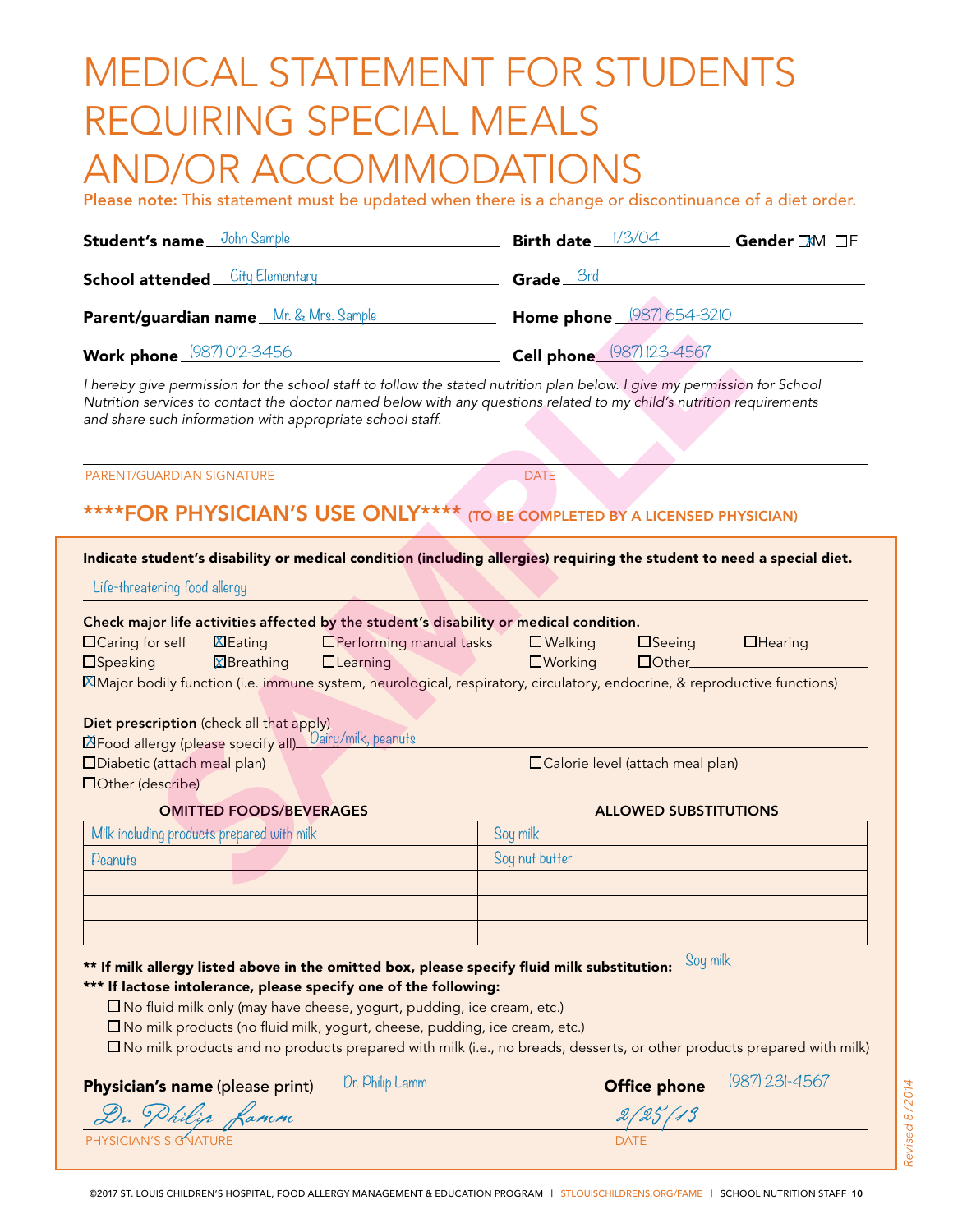| Student's name. | John: |
|-----------------|-------|
|                 |       |

Sample City Elementary

School attended

Additional comments or instructions Read all labels carefully and avoid items with advisory statements

United States Department of Agriculture Food and Nutrition Service Instruction 783-2 7 CFR Part 15b

Section 504 of the *Rehabilitation Act of 1973* mandates that "no otherwise qualified individual with a disability shall solely by reason of his or her disability be excluded from the participation in, be denied the benefits of, or be subjected to discrimination under any program (school) or activity receiving Federal financial assistance." United States Department of Agriculture<br>
Food and Nutrition Service Instruction 783-2<br>
TCFR Part 15b<br>
4 of the Rehabilitation Act of 1973 mandates that "no otherwise qualified individual with a disa<br>
eason of his or ther d

"Disabled person" means any person who has a physical or mental impairment, which substantially limits one or more major life activities, has a record of such impairment, or is regarded as having such impairment.

"Physical or mental impairment" means (1) any physiological disorder or condition, cosmetic disfigurement or anatomical loss affecting one or more of the following body systems: Neurological, musculoskeletal, special sensory organs, respiratory, including speech organs, cardiovascular, reproductive, digestive, genitourinary, hemic and lymphatic skin, and endocrine or (2) any mental or psychological disorder, such as mental retardation, organic brain syndrome, emotional or mental illness, and specific learning disabilities. The term "physical or mental impairment" includes, but is not limited to such diseases as orthopedic, visual, speech, and hearing impairments; cerebral palsy, epilepsy, muscular dystrophy, multiple sclerosis, cancer, heart disease, diabetes, mental retardation, emotional illness, drug addiction, and alcoholism.

"Major life activities" means functions such as caring for one's self, performing manual tasks, walking, seeing, hearing, speaking, breathing, learning and working.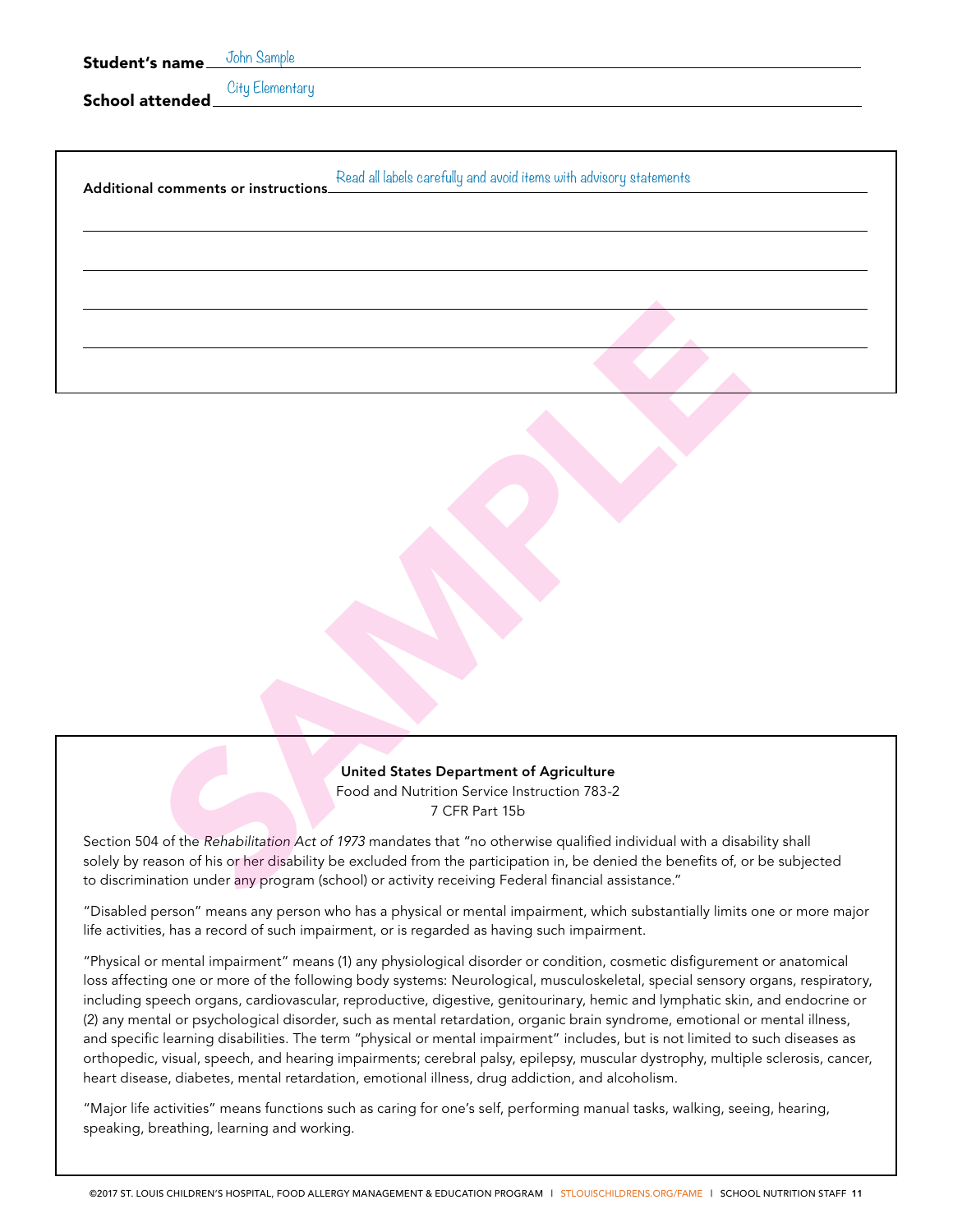# <span id="page-11-0"></span>MEDICAL STATEMENT FOR STUDENTS REQUIRING SPECIAL MEALS

| <b>Student's name</b> | <b>Birth date</b>     |
|-----------------------|-----------------------|
| School attended.      | School district_      |
|                       | Phone number_________ |

1. Identify the disability, or medical condition (diagnosis) that requires a special diet/meal or accommodation?

- 2. How does the disability restrict the diet?
- 3. What major life activity is affected?
- 4. Diet Prescription:
- 5. List food/type of food to be omitted. A specific list/menu may also be included, for the safety of the child:
- 6. List food/type of food to be substituted. A specific list/menu may also be included, for the safety of the child:
- 7. Additional Comments/Concerns:
- 8. The above named student needs special school meals as described above, due to student's disability or chronic medical condition.

| PHYSICIAN'S NAME | <b>DATE</b> |
|------------------|-------------|
|------------------|-------------|

PHYSICIAN'S SIGNATURE **Example 2018** PHONE NUMBER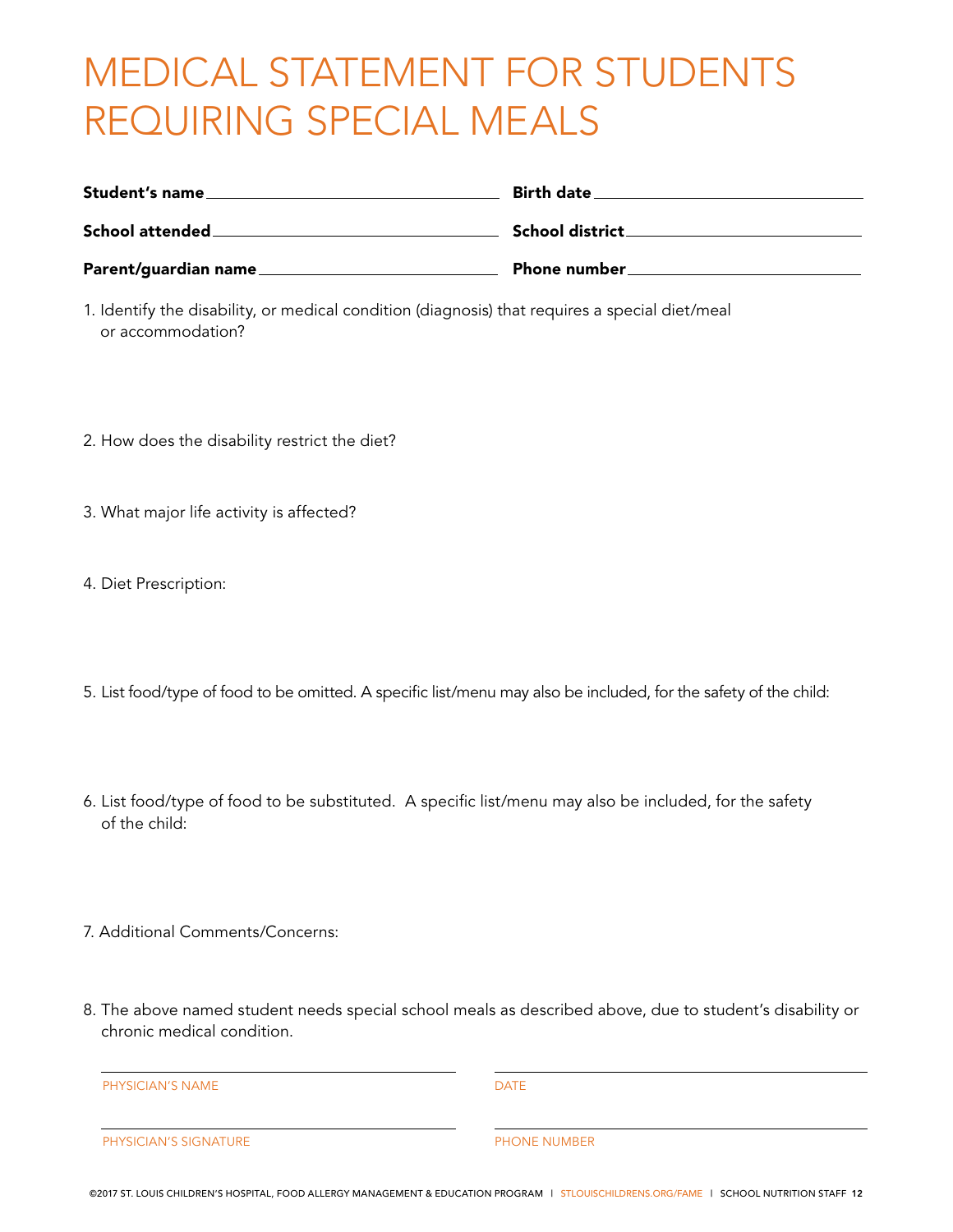# <span id="page-12-0"></span>MEDICAL STATEMENT FOR STUDENTS REQUIRING SPECIAL MEALS

| <b>Student's name</b> Samual Smith                                                                                                                                                                                | <b>Birth date</b> 8/16/2002                                                                                      |
|-------------------------------------------------------------------------------------------------------------------------------------------------------------------------------------------------------------------|------------------------------------------------------------------------------------------------------------------|
| <b>School attended</b> West Middle                                                                                                                                                                                | <b>School district_West County</b>                                                                               |
| Mr. and Mrs. Smith<br>Parent/guardian name_                                                                                                                                                                       | Phone number (321) 467-9982                                                                                      |
| 1. Identify the disability, or medical condition (diagnosis) that requires a special diet/meal<br>or accommodation?                                                                                               |                                                                                                                  |
| Life-threatening food allergy                                                                                                                                                                                     |                                                                                                                  |
|                                                                                                                                                                                                                   |                                                                                                                  |
| 2. How does the disability restrict the diet?<br>The disability may cause anaphylaxis                                                                                                                             |                                                                                                                  |
| 3. What major life activity is affected?<br>Eating, breathing, major bodily function (immune system)                                                                                                              |                                                                                                                  |
| 4. Diet Prescription:<br>Food allergy-no fish or wheat                                                                                                                                                            |                                                                                                                  |
| Fish including products made with fish (i.e., $-$ fish gelatin)                                                                                                                                                   | 5. List food/type of food to be omitted. A specific list/menu may also be included, for the safety of the child: |
| Wheat                                                                                                                                                                                                             |                                                                                                                  |
| 6. List food/type of food to be substituted. A specific list/menu may also be included, for the safety<br>of the child:<br>Fish-nonfish items such as chicken, beef, turkey, veggies<br>Wheat-rice, corn products |                                                                                                                  |
| 7. Additional Comments/Concerns:                                                                                                                                                                                  |                                                                                                                  |

Read labels carefully and avoid items with advisory statements.

8. The above named student needs special school meals as described above, due to student's disability or chronic medical condition.

**PHYSICIAN'S NAME** Dr. Sam Louis

Dr. Sam Louis

 $\frac{1}{15}/13$ 

PHONE NUMBER (321) 454-8921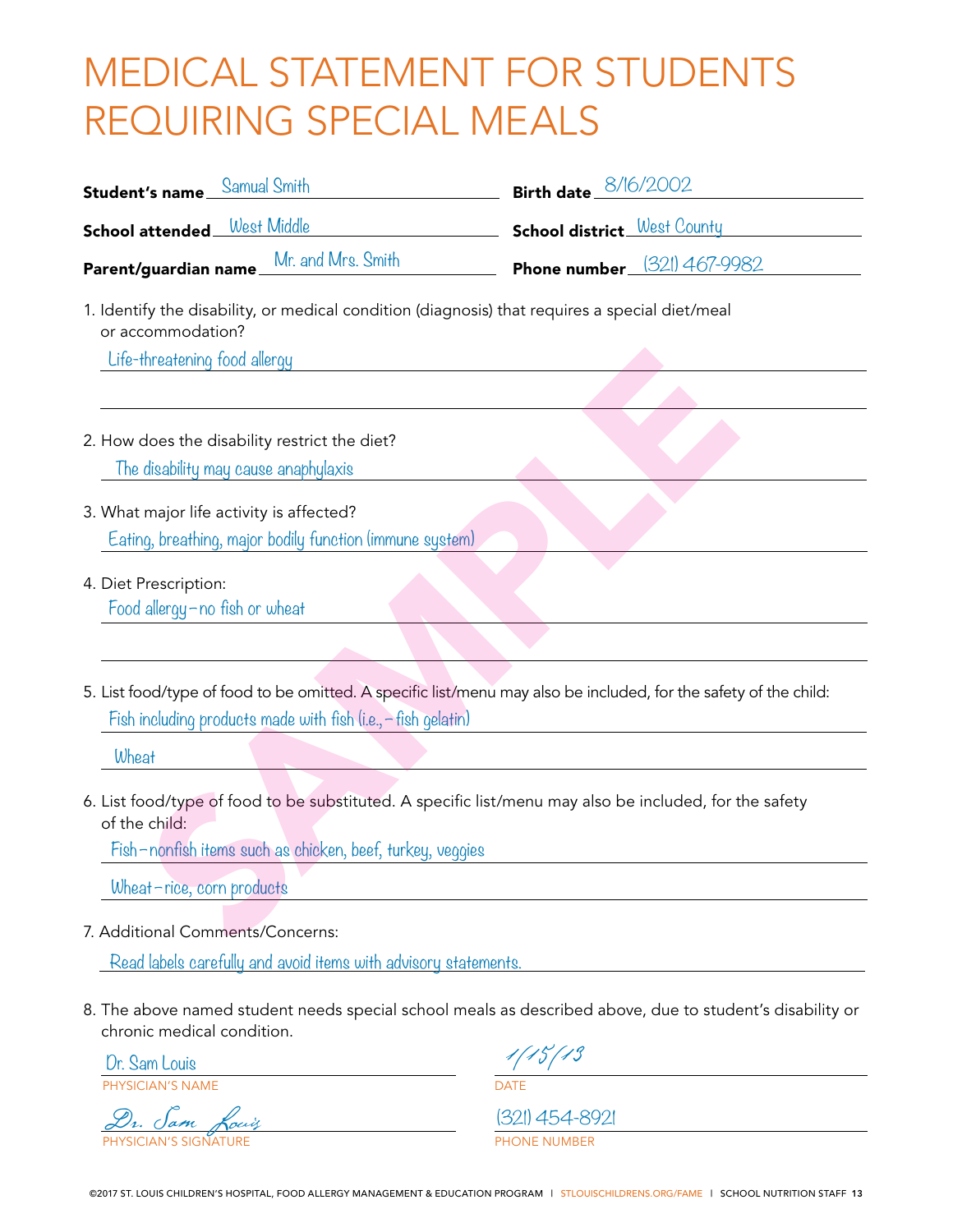# <span id="page-13-0"></span>FIELD TRIP SACK LUNCH ORDER FORM

Orders must be submitted at least 2 weeks before field trip.

|                                 | Date submitted and the submitted of the state of the state of the state of the state of the state of the state of the state of the state of the state of the state of the state of the state of the state of the state of the      |
|---------------------------------|------------------------------------------------------------------------------------------------------------------------------------------------------------------------------------------------------------------------------------|
|                                 |                                                                                                                                                                                                                                    |
|                                 | <b>Grade Canadian Canadian Canadian Canadian Canadian Canadian Canadian Canadian Canadian Canadian Canadian Canadian Canadian Canadian Canadian Canadian Canadian Canadian Canadian Canadian Canadian Canadian Canadian Canadi</b> |
| Total # of sack lunches needed. | # special diet lunches.                                                                                                                                                                                                            |

Sack lunch menu

| <b>Name of Student</b> | <b>Student Lunch #</b> | <b>Allergy or Special Dietary Needs?</b> |
|------------------------|------------------------|------------------------------------------|
| 1.                     |                        |                                          |
| 2.                     |                        |                                          |
| 3.                     |                        |                                          |
| 4.                     |                        |                                          |
| 5.                     |                        |                                          |
| 6.                     |                        |                                          |
| 7.                     |                        |                                          |
| 8.                     |                        |                                          |
| 9.                     |                        |                                          |
| 10                     |                        |                                          |
| 11.                    |                        |                                          |
| 12.                    |                        |                                          |
| 13.                    |                        |                                          |
| 14.                    |                        |                                          |
| 15.                    |                        |                                          |
| 16.                    |                        |                                          |
| 17.                    |                        |                                          |
| 18.                    |                        |                                          |
| 19.                    |                        |                                          |
| 20.                    |                        |                                          |
| 21.                    |                        |                                          |
| 22.                    |                        |                                          |
| 23.                    |                        |                                          |
| 24.                    |                        |                                          |
| 25.                    |                        |                                          |
| 26.                    |                        |                                          |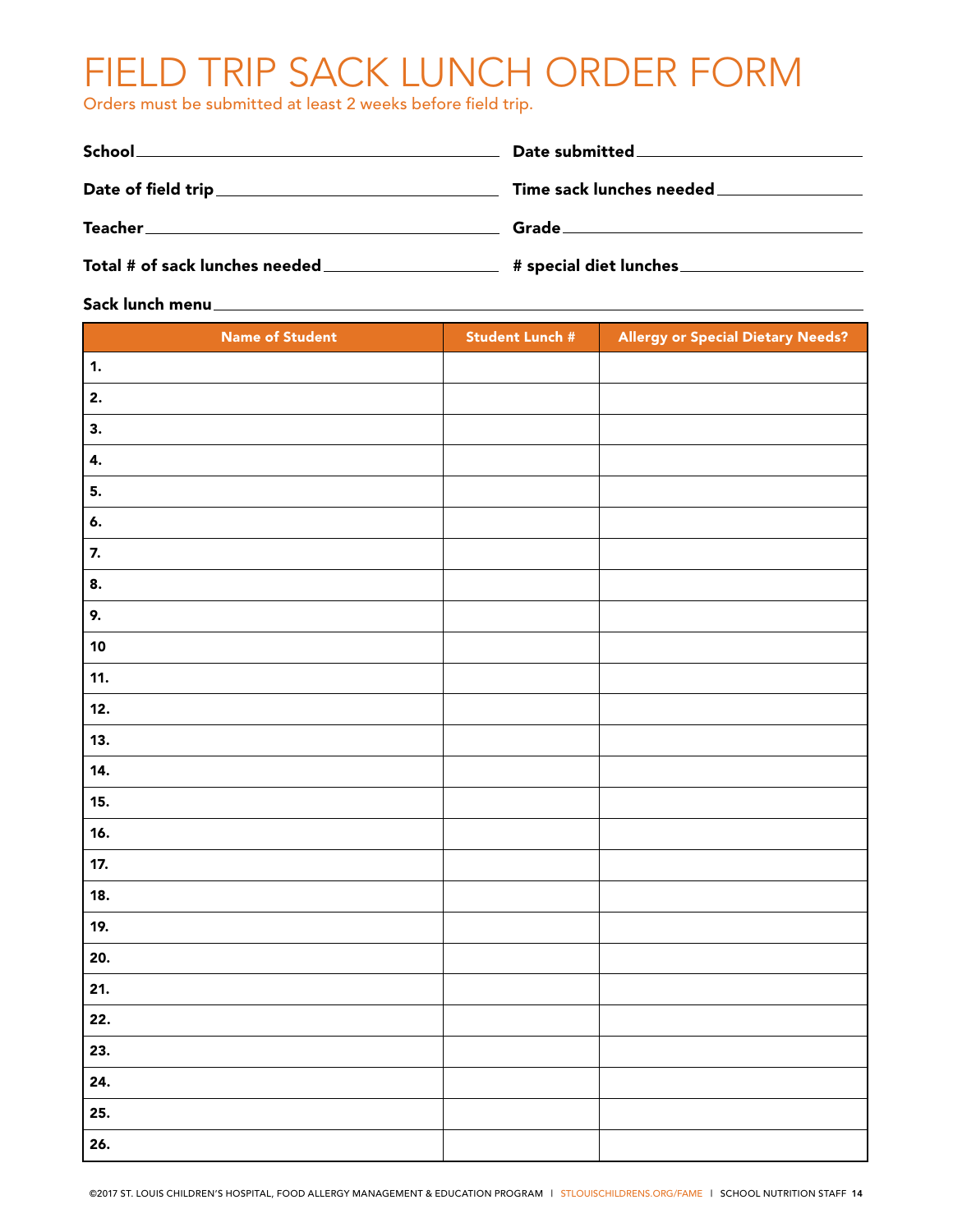# <span id="page-14-0"></span>Food Allergy Basics

# 8 Most Common<br>8 Food Allergens Food Allergens

- Milk
- Eggs
- Peanuts
- Tree Nuts
- Soy
- Wheat
- Fish
- Shellfish

Note: Any food can cause a reaction

# Know the Difference

### Food Intolerance

when the body has difficulty digesting a certain food the immune system is not affected

### Food Allergy

an immune system response to a certain food

### Anaphylaxis

a sudden, severe allergic reaction that can cause difficulty breathing, tongue and throat swelling even DEATH

# What Does an Allergic Reaction Look Like?

- Hives
- Puffy face, lips, or tongue
- Itchy red skin
- Hard to breathe
- Tight throat
- Hard to swallow
- Tummy ache
- Diarrhea
- Vomiting (Throwing-up)
- Weakness (drop in blood pressure)

# In case of an Allergic Reaction Give Epinephrine then Call 911



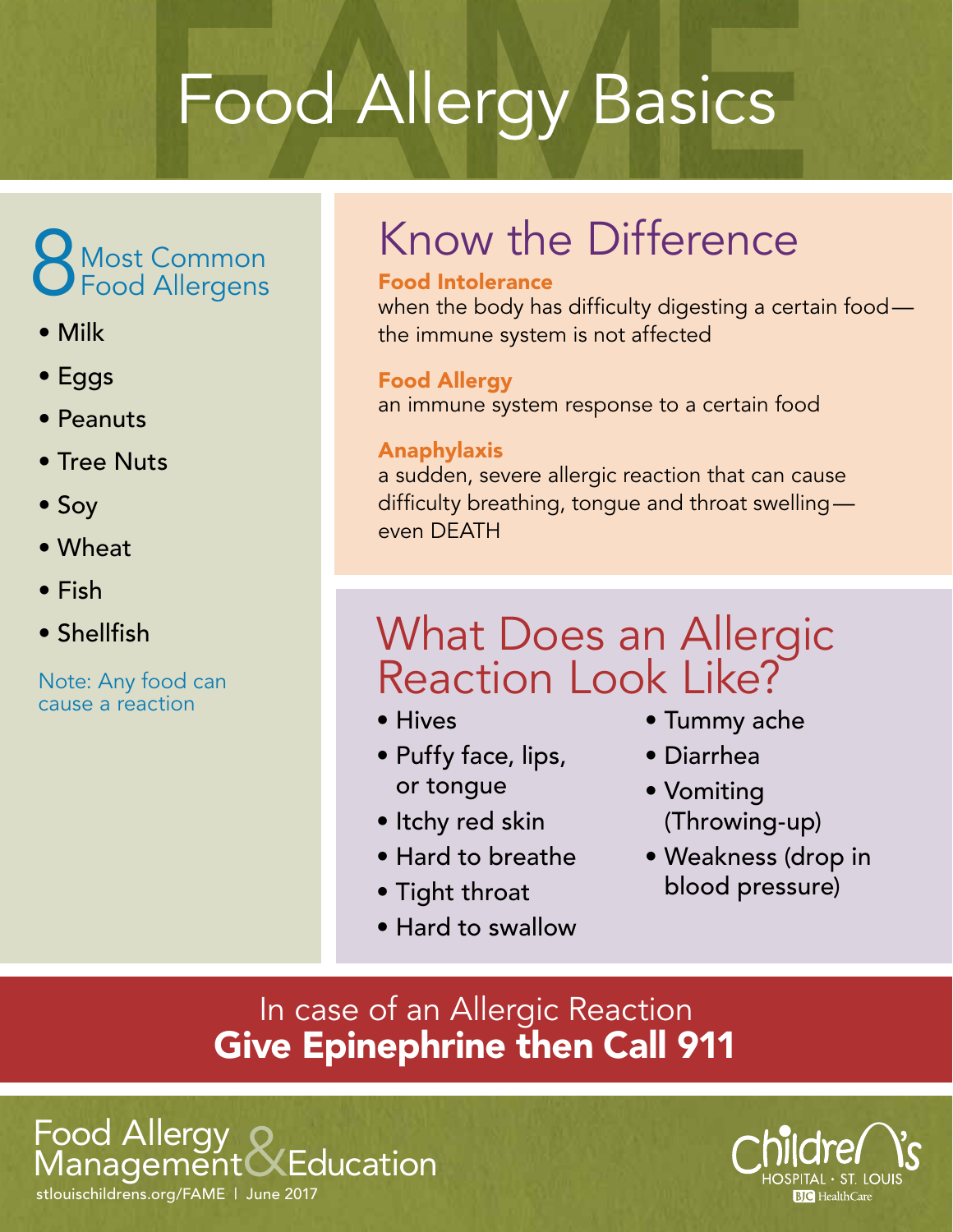# <span id="page-15-0"></span>Cross-Contact Cross-Contact

# Potential Sources

- Unclean hands or gloves
- Cooking oils
- Splashed or spilled food
- Fryers or grills
- Tables/chairs and desks
- Counter surface or food prep areas
- All utensils, dishes, pots/ pans and cutting boards
- Meat/cheese slicers
- Soiled linens/cleaning cloths and sponges

# Ways to AVOID/PREVENT

- Know what foods the child can or cannot have
- Read ALL food labels, everytime—every line
- Use clean utensils, dishes, pot/pans —must be washed thoroughly in hot soapy water and sanitized
- Practice good hand washing and use clean gloves
- NO food sharing or trading
- Clean tables, counter surfaces and food prep areas
- Have an emergency plan

# IT IS IMPORTANT to always read food labels due to hidden food allergens.

### Hidden Allergens

- **· Eggs:** egg substitutes, mayonnaise, baked goods, noodles
- Fish/Shellfish: seafood flavoring, worcestershire sauce
- **Milk:** cheese, bread/ buns, soup, hot dogs, canned tuna, deli meat
- Wheat: flours, soup/ gravy mixes, snacks
- Soy: baked goods, breads/buns, candy
- Peanut/Tree Nuts: candy, chocolate, ice cream, baked goods, salads, salad dressings, barbecue sauce, cereal/ granola bars

In case of an Allergic Reaction Give Epinephrine then Call 911



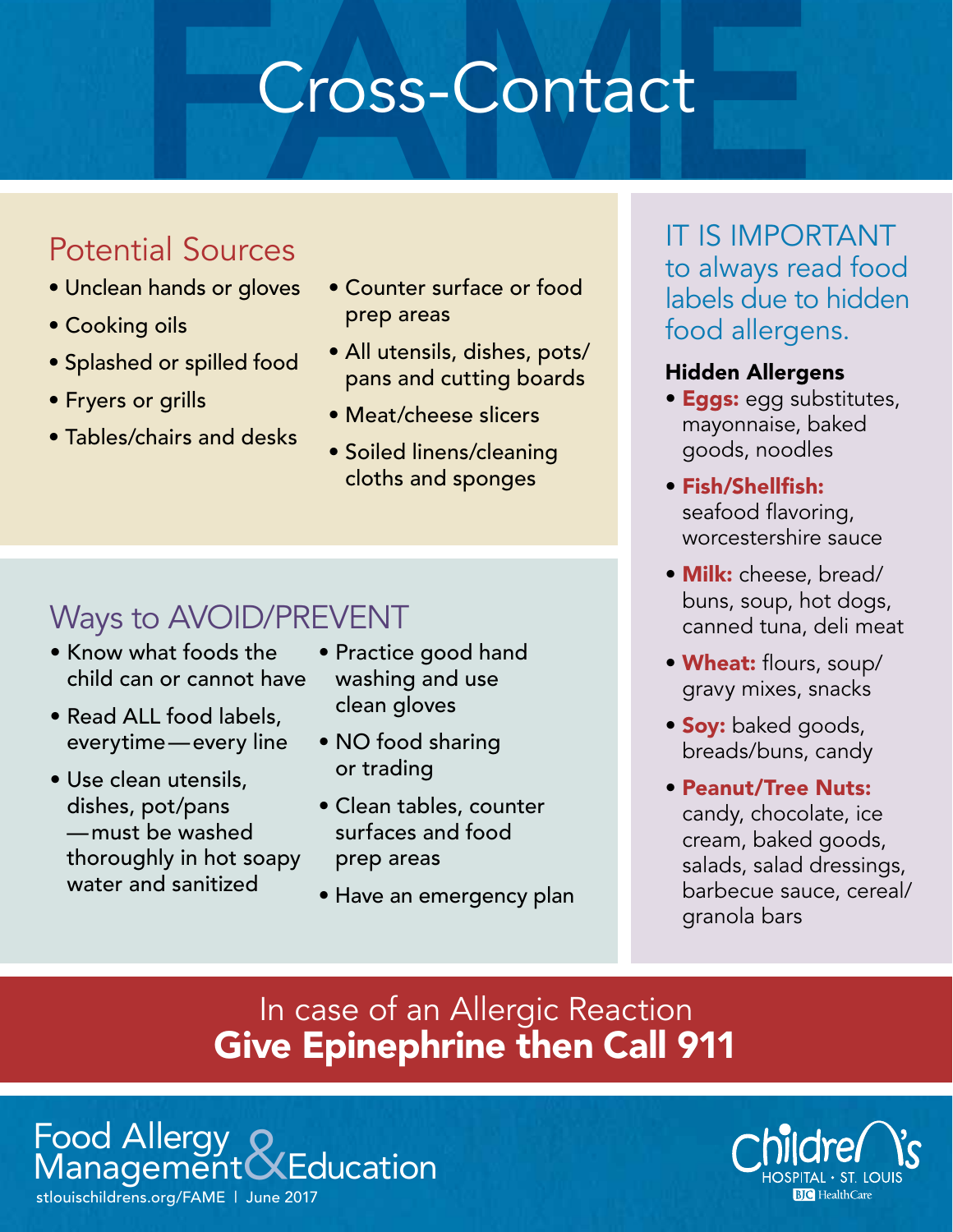# <span id="page-16-0"></span>HOW TO READ A FOOD LABEL

Avoid food and non-food items that have advisory statements on labeling such as "may contain..." or "made/manufactured on equipment" or "in a facility that processes…"

#### How to Read a Label for a Milk-Free Diet

#### All FDA-regulated manufactured food products that contain milk as an ingredient are required by U.S. law to list the word "milk" on the product label.

#### Avoid foods that contain milk or any of these ingredients:

- butter, butter fat, butter oil, butter acid, butter ester(s)
- buttermilk
- casein
- casein hydrolysate
- caseinates *(in all forms)*
- cheese
- cottage cheese
- cream
- curds
- custard
- diacetyl • ghee
- half-and-half
- 
- lactalbumin, lactalbumin phosphate • lactoferrin
- lactose
- Milk is sometimes found in the following:
- artificial butter flavor
- baked goods • caramel candies
- chocolate
- 
- lactic acid starter culture and other bacterial cultures
- lactulose • milk *(in all forms, including condensed, derivative, dry, evaporated, goat's milk and milk from other animals, low fat, malted, milkfat, nonfat, powder, protein, skimmed, solids, whole)*
- milk protein hydrolysate
- pudding
- Recaldent®
- rennet casein
- sour cream, sour cream solids
- sour milk solids
- tagatose
- whey *(in all forms)*
- whey protein hydrolysate • yogurt

- luncheon meat, hot dogs, sausages
- 
- margarine
	- nisin
	- nondairy products
	- nougat

### How to Read a Label for an Egg-Free Diet

All FDA-regulated manufactured food products that contain egg as an ingredient are required by U.S. law to list the word "egg" on the product label.

> • mayonnaise • meringue *(meringue*

*powder)* • ovalbumin • surimi

• macaroni • marzipan • marshmallows • nougat • pasta

• meatballs/meatloaf • salad dressings

#### Avoid foods that contain eggs or any of these ingredients:

- albumin *(also spelled albumen)*
- egg *(dried, powdered, solids, white, yolk)*
- eggnog
- lysozyme

#### Egg is sometimes found in the following:

- baked goods
- breaded foods
- candies
- canned soups
- casseroles
- cream fillings/custards
- lecithin

### Keep the following in mind:

Individuals with egg allergy should also avoid eggs from duck, turkey, goose, quail, etc., as these are known to be cross-reactive with chicken egg.

> • nut meat • nut pieces • peanut butter • peanut flour

• peanut protein hydrolysate

• enchilada sauce • marzipan

### How to Read a Label for a Soy-Free Diet **How to Read a Label for a Peanut-Free Diet**

All FDA-regulated manufactured food products that contain peanut as an ingredient are required by U.S. law to list the word "peanut" on the product label.

#### Avoid foods that contain peanuts or any of these ingredients: • monkey nuts

- artificial nuts
- beer nuts
- cold pressed, expeller pressed, or extruded peanut oil
- goobers
- ground nuts
- mixed nuts

#### Peanut is sometimes found in the following:

- African, Asian *(especially Chinese,*  egg rolls *Indian, Indonesian, Thai, and Vietnamese)*, and Mexican dishes
- baked goods *(i.e., pastries, cookies)*
	- mole sauce • nougat
- candy *(including chocolate candy)*
- chili

#### Keep the following in mind:

- The FDA exempts highly refined peanut oil from being labeled as an allergen. Studies show that most allergic individuals can safely eat peanut oil that has been highly refined (not cold pressed, expeller pressed, or extruded peanut oil). Follow your doctor's advice.
- A study showed that unlike other legumes, there is a strong possibility of cross-reaction between peanuts and lupine.
- Mandelonas are peanuts soaked in almond flavoring.
- Arachis oil is peanut oil.
- Many experts advise patients allergic to peanuts to avoid tree nuts as well.
- Sunflower seeds are often produced on equipment shared with peanuts.
- Soy is sometimes found in the following: • vegetable gum
	- Asian cuisine

• soy *(soy albumin, soy* 

*soy grits, soy ice cream, soy milk, soy nuts, soy sprouts,* 

- vegetable broth • vegetable starch
- Keep the following in mind:
- The FDA exempts highly refined soybean oil from being labeled as an allergen. Studies show most allergic individuals can safely eat soy oil that has been highly refined (not cold pressed, expeller pressed, or extruded soybean oil).
- Soy protein may be found in numerous products, such as breads, cookies, crackers, canned broth and soups, canned tuna and meat, breakfast cereals, high-protein energy bars and snacks, low-fat peanut butters, and processed meats.
- Most individuals allergic to soy can safely eat soy lecithin. • Follow your doctor's advice regarding these ingredients.
	-
- Avoid foods that contain soy or any of these ingredients: • soybean *(curd, granules)* • soy protein *(concentrate, hydrolyzed, isolate)*
	-

All FDA-regulated manufactured food products that contain soy as an ingredient are required by U.S. law to list the word "soy" on the product label.

- soy sauce
	- tamari
- *cheese, soy fiber, soy flour,*  • tempeh
	- textured vegetable protein *(TVP)*
	- tofu
- *soy yogurt)* • soya

• edamame • miso • natto • shoyu